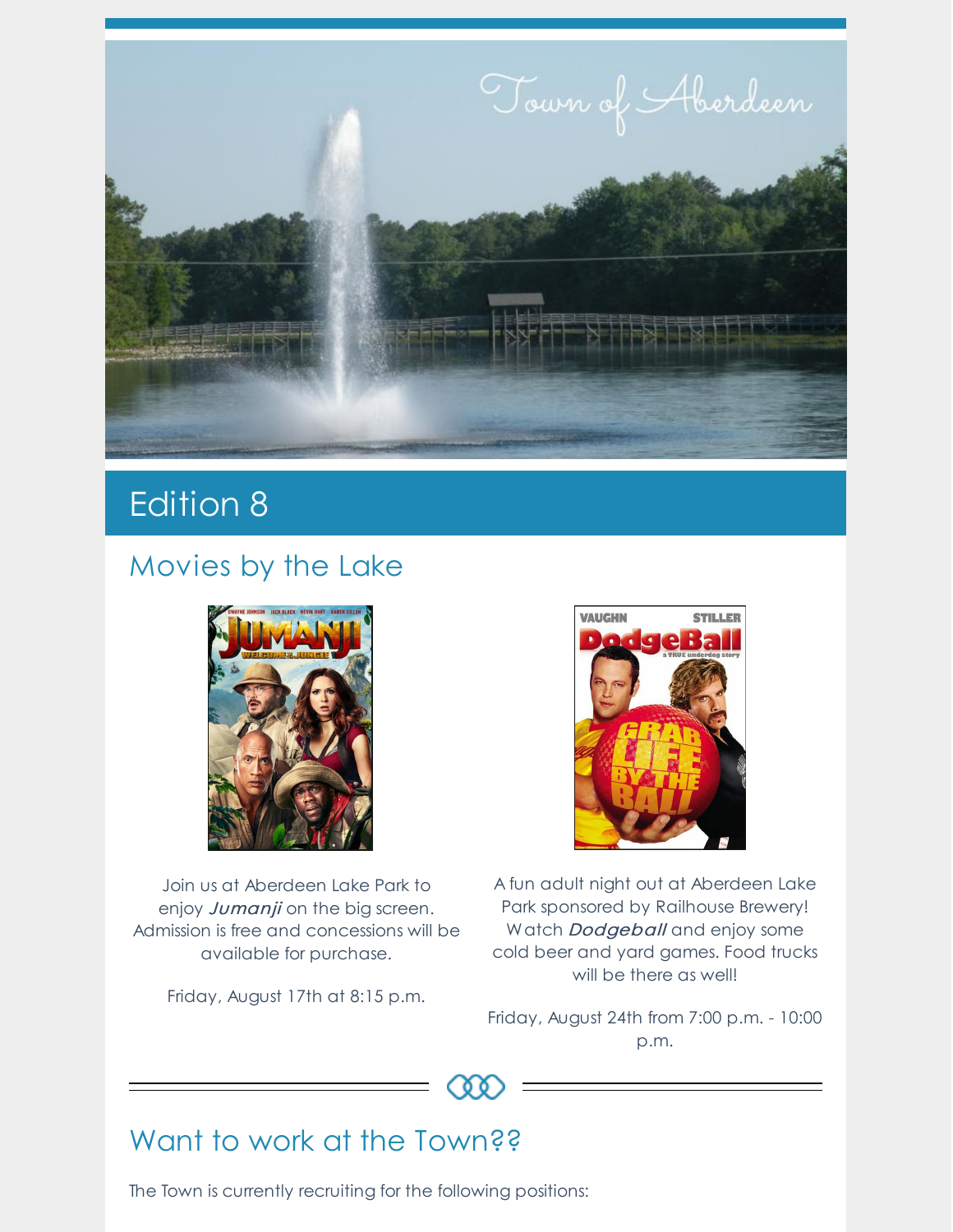- Administrative Assistant
- Grounds Maintenance Worker
- Sanitation Maintenance Worker

The Town offers amazing benefits and opportunity. Apply now and join the Aberdeen team!

#### Visit [www.townofaberdeen.net](https://aberdeen.municipalcms.com/employment.aspx?id=2099&catid=29) to apply now!

### Do you play golf?

Here is your chance to enjoy a day of golf and win some money.

The Fire Department is holding their annual Golf Tournament Benefit on Saturday, September 8th. The Benefit starts at 9:00 a.m. with a shot gun start.

Cost is \$65 per person or \$260 per team of 4.

If you have any questions about the tournament or would like to play, contact the Fire Department at 910-944- 7888.

Sponsorship holes are available for \$100 per hole.





### Comprehensive Land Development Plan Meeting

There will be a Special Called Meeting of the Planning Board held on Tuesday, August 28th to discuss the update of the Comprehensive Land Development Plan. The meeting will start at 6:00 p.m. and be held at the Robert N. Page Municipal Building, 115 N. Poplar Street.

All citizens are encouraged to attend and provide comment on the Plan. The Plan is used to guide staff and Boards on future public investment to achieve the Town's overall vision for development of land.

 $0<sub>0</sub>$ 

### Administrative Offices Closed for Labor Day

All Town Administrative offices will be closed Monday, September 3rd in observance